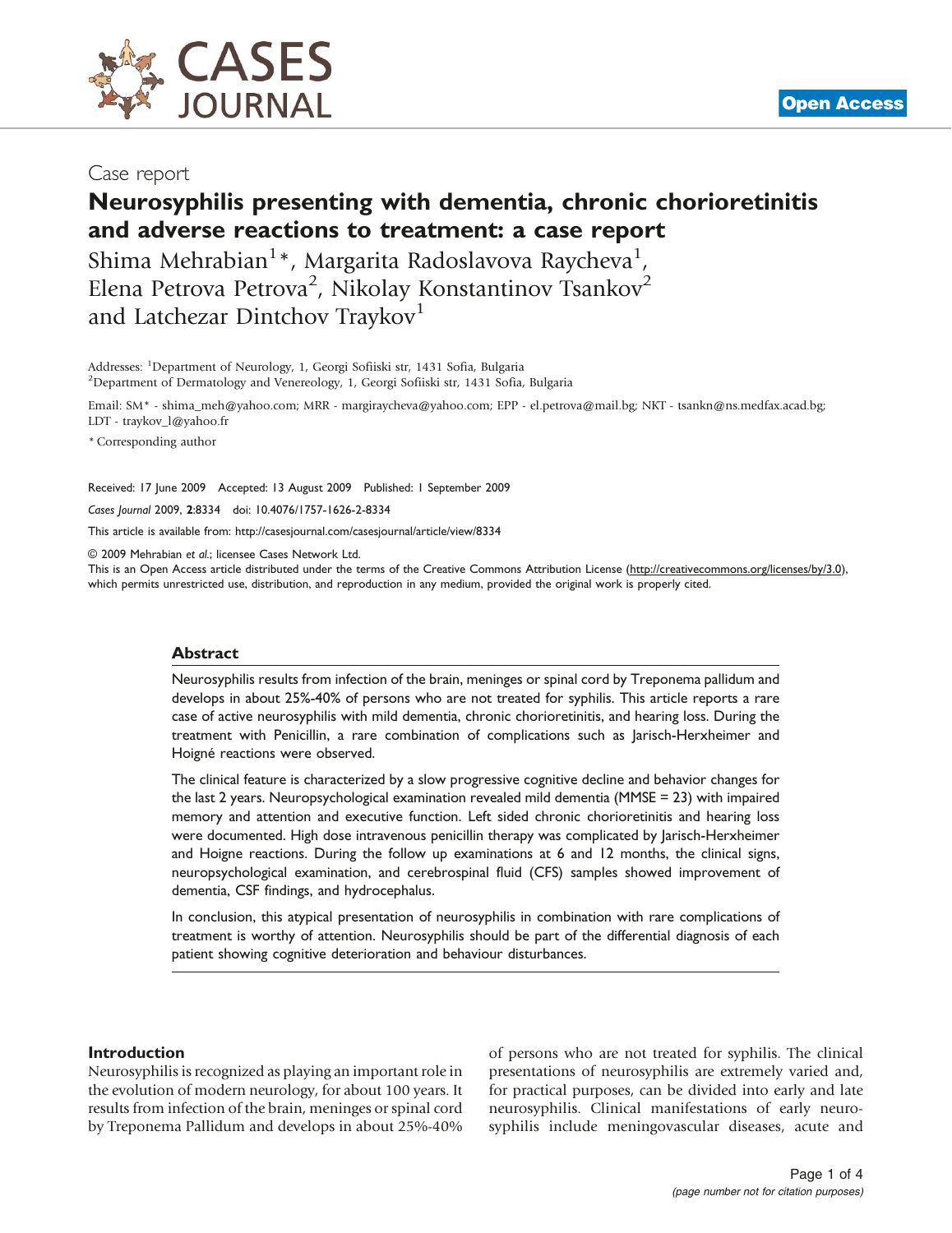subacute myelopathy, brainstem or cranial nerve abnormalities, and vestibular and ocular disease. Although overlap could be substantial, late neurosyphilis tends to affect the brain and spinal cord parenchyma, typically presenting as dementia, tabes dorsalis, general paresis, sensory ataxia or bowel/bladder dysfunction [[1](#page-2-0)].

Cognitive decline is one of the manifestations of late syphilis. However, mild cognitive impairment could be observed in early stages of neurosyphilis [[2\]](#page-2-0). It should be noted that before his most celebrated discovery, Alois Alzheimer had dedicated several years of his life to the study of the neuropathology of syphilis, which was the theme of his post-doctoral thesis (Habilitationsschrift) [[3\]](#page-2-0).

This article reports a case of neurosyphilis with mild dementia, chorioretinitis and hearing loss. Clinical, neuropsychological and neuro-imaging follow up together with examination of cerebrospinal fluid (CSF) were performed at the sixth and twelfth month.

## Case presentation

A 56-year-old man (Bulgarian patient of Caucasian origin) sought memory consultation at the University Hospital Alexandrovska in Sofia because of reduced concentration and attention, memory loss, and behavior changes such as apathy, anxiety, and agitation within the last 2 years. Additionally, the patient reported occasional dizziness, ataxia, and hearing loss with tinitus. There was no history of skin lesions or symptom of Argyll-Robertson. Impaired auditory acuity was found, more pronounced in the left ear. During the motor coordination examination the patient performed the finger to nose test with dysmetria in the left hand. Evidence of instability was observed during the examination of joint position sense. The patient reported bilateral paresthesia in the distal parts of the extremities. No pathologic reflexes were found.

Laboratory workups including a complete blood count and differential, serum electrolytes and glucose, liver and renal function tests, thyroid function tests, serum B12 and folate levels, and an ECG were normal. The serum and CSF test for human immunodeficiency virus (HIV) was negative. The diagnosis of active neurosyphilis was based on positive results of Venereal Disease Research Laboratory test – Treponema pallidum. Hemagglutination assay (VDRL-TPHA) reactions in blood and CSF samples. In addition, CSF analysis showed pleocytosis, elevated protein levels, and positive oligoclonal band. Cerebrospinal fluid protein concentration was 80 mg/dl, CSFleukocyte count was 39 cells/mm<sup>3</sup> (82% mononuclear cells), serum-VDRL 1:128, and serum-TPHA 1:2560. Examinations revealed vestibulopathy, hearing loss and chronic chorioretinitis on the left without vision loss or eye pain. Cognitive status was evaluated by the mini-mental state examination (MMSE) and a detailed neuropsychological battery for assessment of memory, language and executive functions, attention, and concentration. The examination documented mild dementia (MMSE = 23) with moderate amnestic and dysexecutive syndrome. Computed tomography (CT)/magnetic resonance imaging (MRI) of brain demonstrated moderate ventricular dilatation and mild cerebral atrophy. The patient received a course of intravenous Penicillin G 4 x 2000000 UI/daily for 20 days.

After the first use of Penicillin, Jarish-Herxheimer Reaction (JHR) was observed along with a high temperature (38.6°C) for several hours. That was treated with antipyretics. After the second use of Penicillin, Hoigné reaction developed; the patient became pale with agitation, anxiety, fear of death, palpitation, and vision and hearing hallucinations.

During the follow up examinations at 6 and 12 months, the clinical signs, neuropsychological, and neuroimaging findings showed improvement. The MMSE done 6 and 12 months after the treatment scored 26 and 27, respectively (Table 1). Improvement was also noted in the activities of daily living assessment, while behavioural disturbances were disappeared. Six months later, the patient's CSF protein level was 53 mg/dL, with 9 mononuclear cells/mm<sup>3</sup>, and VDRL testing of CSF yielded positive results. Antisyphilitic therapy brought about mild improvement in the CT/MRI abnormalities.

## **Discussion**

A case of active neurosyphilis has been presented with dementia, behavior changes, chronic chorioretinitis, and hearing loss in combination with rare complications of treatment.

After the appearance of acquired immunodeficiency syndrome (AIDS) in 1981, the occurrence of neurolues in HIV infection is the reason for the increased number of new cases in developed countries [\[1](#page-2-0)]. Neurosyphilis is a disease still occuring nowadays, and because of its clinical polymorphism, must be considered as a differential diagnosis in a number of neurological and psychiatric illnesses [\[4\]](#page-2-0).

Detailed neuropsychological examination revealed that because of syphilitic vasculitis with lacunar infarctions, patients with neurosyphilis have earlier and more severe executive dysfunction in comparison to AD patients. Dementia responds to treatment with Penicillin as a manifestation of neurolues and is considered a "potentially reversible" dementia [\[5\]](#page-2-0). Abnormalities in neurosyphilis detected through MRI include generalized atrophy, focal lesions, nonspecific white matter changes, and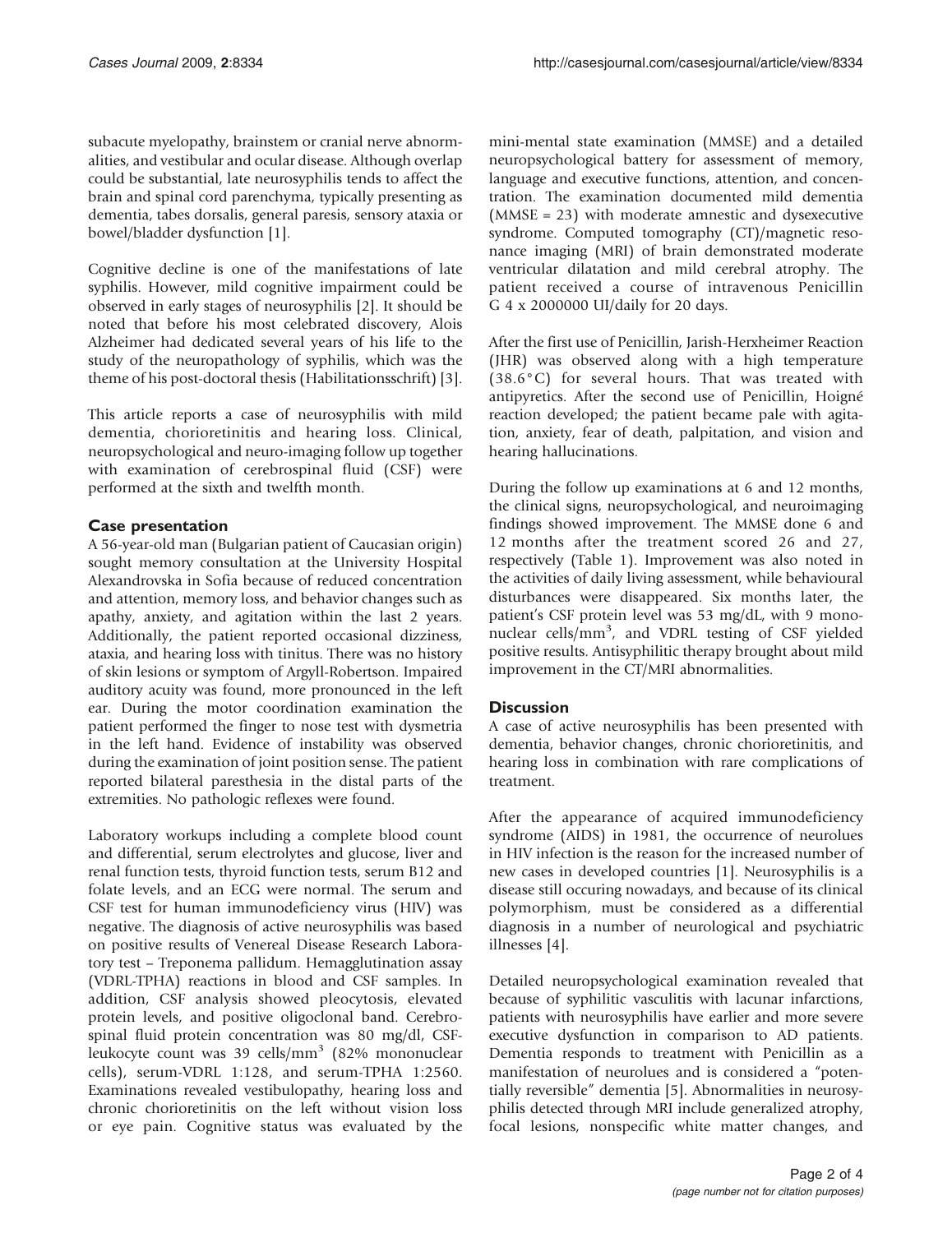<span id="page-2-0"></span>extra-axial enhancement indicating meningitis [[6](#page-3-0)]. The clinical picture of meningovascular syphilis may be associated with focal neurological signs of cerebral arteritis. Inflammation of the leptomeninges may impede circulation of the CSF at different levels, giving rise to noncommunicating or unusually, to communicating hydrocephalus [\[7\]](#page-3-0). This patient had moderate hydrocephalus at the time of diagnosis. There was a mild improvement in hydrocephalus after treatment documented by brain CT at twelfth month.

Left-sided chronic chorioretinitis without pain or discomfort was revealed in this patient. Ophtalmological investigation did not reveal improvement after treatment with Penicillin. Chronic diffuse chorioretinitis is a feature of the clinical spectrum of posterior syphilitic uveitis. The frequent association of syphilitic posterior uveitis with neurosyphilis and the analogous spirochetal sequestration beyond the blood-brain and the blood-ocular barriers suggest that all patients with syphilitic posterior uveitis, irrespective of ocular disease intensity, should undergo CSF evaluation and be treated with Penicillin regimens appropriate for neurosyphilis [[8](#page-3-0)].

Syphilitic otitis would appear as asymmetric deafness and tinnitus. Syphilis can be found as the cause in about 7% of patients with otherwise unexplained hearing loss [[6](#page-3-0)], and is the likely cause of hearing loss and tinnitus in this patient. After treatment with Penicillin, the patient reported improvement in tinnitus.

High dose intravenous penicillin therapy was complicated by JHR and Hoigne reactions. To the authors' knowledge, the combination of these reactions in Penicillin therapy of neurosyphilis is not reported in literature. Penicillin was first introduced for the treatment of syphilis in 1943, and has maintained the only recommended antibacterial agent for neurosyphilis [[9](#page-3-0)]. The JHR is a self-limited febrile inflammatory response to treatment of a number of bacterial infections, and louse-born relapsing fever. Within the context of syphilis therapy, the JHR begins typically  $1 \pm 2$  h after the commencement of penicillin and is characterised by fever, chills, myalgias, headache, hyperventilation, haemodynamic instability, and exacerbation of skin lesions [\[6](#page-3-0)]. In 1959, R. Hoigne described the first cases of pseudo-anaphylactic reactions induced by intramuscular administration of procaine penicillin G [\[10\]](#page-3-0). Hoigne's syndrome is currently considered a pseudoanaphylactic or pseudoallergic reaction following intramuscular and aqueous procaine penicillin administration. This disorder is characterized predominantly by neuropsychiatric alterations including severe psychomotor agitation, as well as alterations of consciousness and seizures [\[11\]](#page-3-0). It must be differentiated from authentic anaphylactic shock as a result of penicillin. The distinction is important from a

therapeutic viewpoint because Hoigné's syndrome allows continuation of treatment, whereas it is absolutely contraindicated in anaphylactic shock.

## Conclusion

This atypical presentation of neurosyphilis in combination with rare complications of treatment is noteworthy. The clinical picture of meningeal and meningovascular forms and atypical feature without skin lesions delay the diagnosis and obligate the laboratory confirmation of neurosyphilis. Neurosyphilis should be part of the differential diagnosis of each patient showing deterioration in cognition and behaviour disturbances. During follow-up, neuropsychological assessments and CSF examinations are useful instruments to measure cognitive decline and response to treatment.

#### **Abbreviations**

AIDS, Acquired Immunodeficiency Syndrome; CSF, cerebrospinal fluid; CT, computed tomography; HIV, Human immunodeficiency virus; JHR, Jarish-Herxheimer Reaction; MMSE, Mini Mental State Examination; MRI, Magnetic Resonance Imaging; VDRL-TPHA, Venereal Disease Research Laboratory test – Treponema Pallidum. Hemagglutination Assay.

## Consent

Written informed consent was obtained from the patient for publication of this case report. A copy of the written consent is available for review by the Editor-in Chief of this journal.

## Competing interests

The authors declare that they have no competing interests.

## Authors' contributions

All authors participated in the care of the described patient. SM was a major contributor in writing the manuscript. MR, EP collected the data and helped to draft the manuscript. LT and NT critically revised the content of this manuscript. All authors have read and approved the final version of the manuscript.

#### **References**

- 1. Zetola NM, Engelman J, Jensen TP, Klausner JD: Syphilis in the United States: an update for clinicians with an emphasis on HIV coinfection. Mayo Clin Proc 2007, 82:1434.
- 2. Vargas AP, Carod-Artal FJ, Del Negro MC, Rodrigues MP: Dementia caused by neurosyphilis: clinical and neuropsychological follow-up of a patient. Arq Neuropsiquiatr 2000, 58:578-582.
- 3. Nitrini R: The cure of one of the most frequent types of dementia: a historical parallel. Alzheimer Dis Assoc Disord 2005, 19:156-158.
- 4. Russouw HG, Roberts MC, Emsley RA, Joubert JJ: The usefulness of cerebrospinal fluid tests for neurosyphilis. S Afr Med J 1994, 84:682-684.
- 5. Sellal F, Becker H: Potentially reversible dementia. Presse Med 2007, 36:289-298.